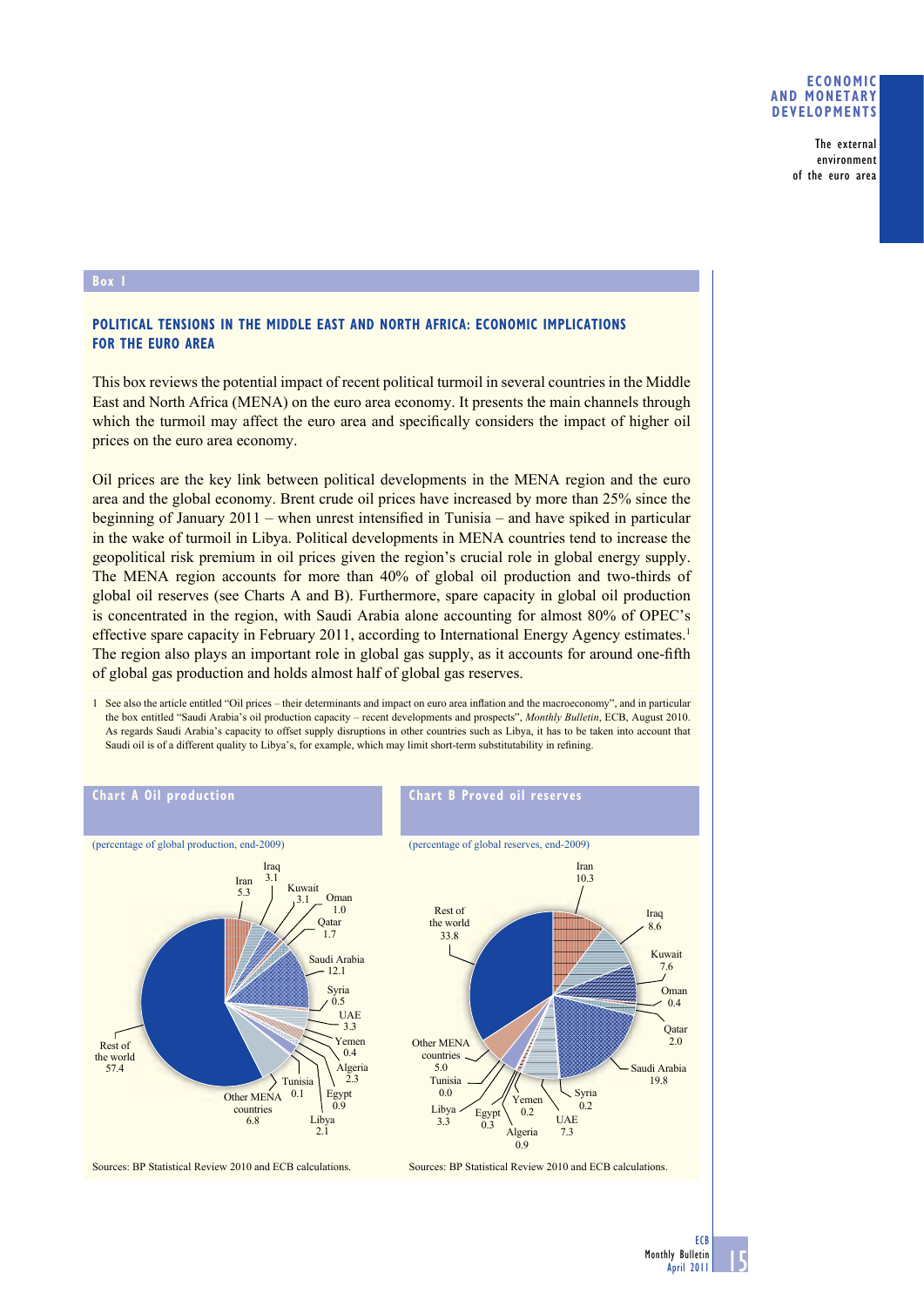The MENA region is also an important trading partner for the euro area. It is the recipient of around 9% of the euro area's exports. By contrast, the exposure of euro area banks to MENA countries is relatively small, with the region accounting for only 2.5% of euro area bank claims outside the euro area (see Chart C). The holdings of euro area assets by entities from MENA countries, including those by sovereign wealth funds of the region's oil exporters, represent a further financial link to the region. Potential spillovers from the turmoil in the MENA region to the euro area could also originate from a possible rise in global risk aversion, and from an increase in uncontrolled immigration. As a result of turmoil in MENA countries – some of which are important destinations for European tourists – some tourism may be redirected to southern European countries, for example. The impact of developments in the MENA region on the euro area may differ across countries, given that the trade and financial links of euro area countries with the region vary, depending mainly on geographical proximity.

What is the likely impact on economic activity and inflation in the euro area of higher oil prices? The empirical evidence from model simulations suggests that the overall effect on euro area economic activity of a 10% increase in oil prices is approximately -0.25% after three years, but exhibiting considerable variation across countries, ranging from close to zero to -0.4%. The pass-through of oil prices to consumer prices is complex and depends on many factors, including the level of oil prices, the rate of indirect taxation, sector composition of the economy, wage and price-setting institutions and the response of monetary policy. On average, a 10% increase in oil prices increases HICP in the euro area by roughly 0.2% in the first year, and



16 ECB Monthly Bulletin April 2011